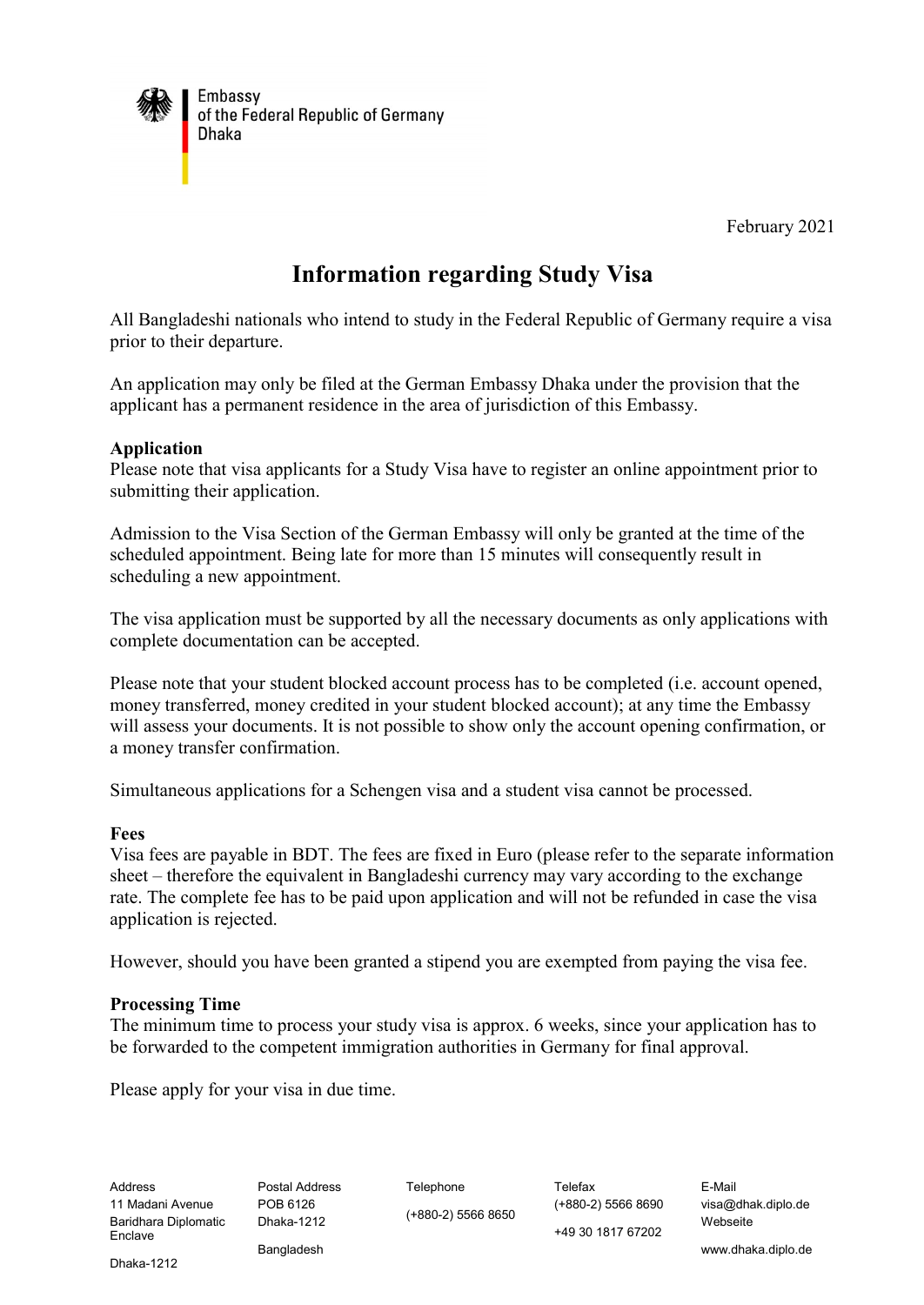

## **Checklist**

Please prepare two identical sets of applications with the below mentioned documents and bring your original documents along.

Please prepare the documentation for your visa in the following order:

|        | Valid passport (with a validity of at least 12 months)                                                                                                                                                                                                                                                                                                                                                                                                                                                                                                                                                                                       |
|--------|----------------------------------------------------------------------------------------------------------------------------------------------------------------------------------------------------------------------------------------------------------------------------------------------------------------------------------------------------------------------------------------------------------------------------------------------------------------------------------------------------------------------------------------------------------------------------------------------------------------------------------------------|
| П      | 3 recent biometrical passport photographs (not older than six months)                                                                                                                                                                                                                                                                                                                                                                                                                                                                                                                                                                        |
| $\Box$ | 2 Visa application forms (please make sure that both forms are filled out and signed<br>mentioning especially the address of your future residence in Germany (question 15) as<br>well as your complete home address, which includes telephone number and e-mail address<br>in Bangladesh)                                                                                                                                                                                                                                                                                                                                                   |
| $\Box$ | Copy of your passport's data page (A4 size copy)                                                                                                                                                                                                                                                                                                                                                                                                                                                                                                                                                                                             |
| $\Box$ | Proof of admission to the relevant University or Institution (scholarship certificate if<br>applicable)                                                                                                                                                                                                                                                                                                                                                                                                                                                                                                                                      |
| $\Box$ | Higher Secondary Education Board Certificate and mark-sheets                                                                                                                                                                                                                                                                                                                                                                                                                                                                                                                                                                                 |
| $\Box$ | Proof of previous studies in the relevant area (e.g. Bachelor Degree, transcripts) if<br>applicable                                                                                                                                                                                                                                                                                                                                                                                                                                                                                                                                          |
| $\Box$ | English-speaking programs unless you have completed a Bachelor Degree in Australia, UK<br>or US:<br>Proof of knowledge of English language (TOEFL, IELTS)<br>German-speaking programs:<br>Proof of knowledge of the German language ("Zertifikat B1" with a 'good'<br>result or higher is recommended)                                                                                                                                                                                                                                                                                                                                       |
|        | Proof of financial means to cover the costs for the time of your studies by one of the                                                                                                                                                                                                                                                                                                                                                                                                                                                                                                                                                       |
|        | following documents:<br>Confirmation of scholarship / stipend<br>Formal sponsorship letter from a sponsor living in Germany<br>("Verpflichtungserklärung" according to Art. 68 of the German Residence Act<br>for Studies)<br>Blocked account ("Sperrkonto") in Germany in the name of the applicant<br>showing a minimum balance of 10,332/- Euro and the remark that the account<br>holder can dispose of a monthly amount of 861/- Euro (861/- Euro for 12<br>months including handling fee for the bank)<br>Please refer to the information sheet "Opening a Blocked Account" available at the website<br>of the German Embassy in Dhaka |
| $\Box$ | Incoming medical insurance or proof public / private insurance has to be provided at the                                                                                                                                                                                                                                                                                                                                                                                                                                                                                                                                                     |
|        | time of visa approval. More information to be provided during the interview                                                                                                                                                                                                                                                                                                                                                                                                                                                                                                                                                                  |
| $\Box$ | A motivation letter stating why you are interested to study this program. The letter should                                                                                                                                                                                                                                                                                                                                                                                                                                                                                                                                                  |
|        | be signed by you                                                                                                                                                                                                                                                                                                                                                                                                                                                                                                                                                                                                                             |
|        | Your Curriculum Vitae (CV)                                                                                                                                                                                                                                                                                                                                                                                                                                                                                                                                                                                                                   |

Address **Postal Address** Telephone Telefax **Telefax** E-Mail 11 Madani Avenue Baridhara Diplomatic Enclave

visa@dhak.diplo.de Webseite

Bangladesh